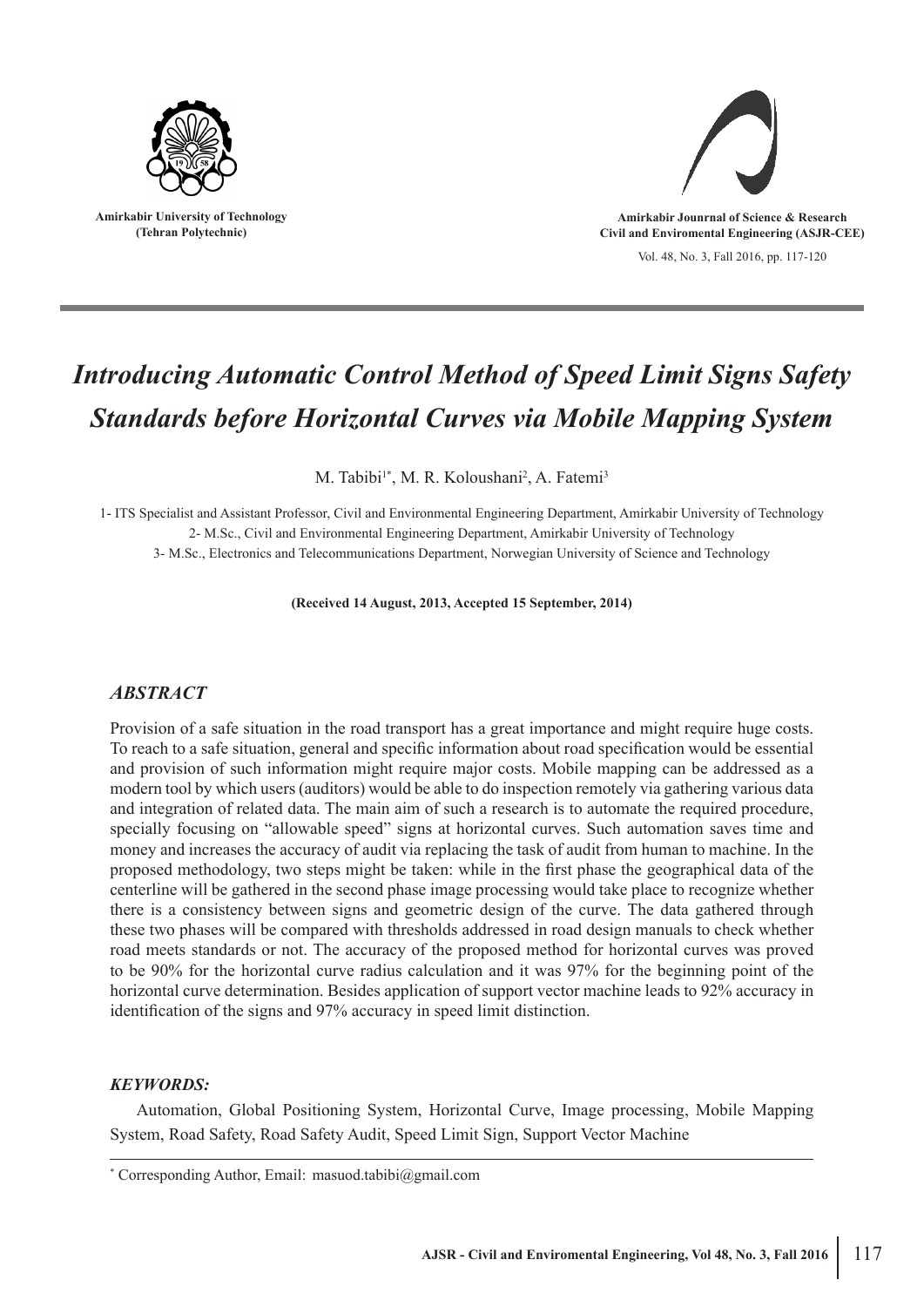## **1- Introduction**

To secure safe conditions for road transportation enjoys great importance and calls for high cost to control the unrestrained trend of road accidents. Safety is a fundamental element that the fruitfulness of road life depends on its unceasing presence. On the basis of the safety theory, the prerequisite for the improvement of road safety is to study the factors and their manner affecting safety [1]. Control of the safety standards and identification of the ring related to road in the chain of the accidents factors are one of the main goals of safety audit. Preventive method, founded on field observations; is the main method of identification based on the geometrical specifications of road and identification of its safety defects.

The researches done into the effect of geometrical design of road on accidents suggest that the presence of each sharp curve in every kilometer results in a 34-percent increase in the statistics of single-car accidents [2]. Additionally, the sharp curves are instrumental in the instability of drivers in positioning themselves on the passing line and in head-on collisions [3]. In general, accidents are usually severe on curves leading to different degrees of injuries. Therefore, curves can be considered as one of the vulnerable points of roads [4] which should continuously and accurately be protected and inspected. Speed limit signposts as the warning parameters are one of the most important factors to enhance the attention and concentration of drivers [5]; their presence before the curve also indicates the sharpness rate of the curve while inducing an appropriate understanding of the rate of the curve to the driver [6].

The requirement for the reduction of high-risk behavior and safe passage over the curve is in-time warning of the change of the linear path in order to predict the required preparations such as speed reduction at a safe distance before the curve and vehicle control [7]; reduction of speed over the length of the curve depends on the radius of the curve and the entrance speed over the curve [8]. The presence of signs and warnings such as speed limit signs in a clear and appropriate manner along the road and at a safe distance before the curve are of the most important factors for the law-abiding drivers in determining the speed over the curve [9].

Identification and distinction of the speed limit signs before the horizontal curves at two identification phases of the presence or absence of signs at suitable

locations and distinction of the speed limit value on them also present a new trend in the area of image processing and the distinction of the pattern; at the stage of intelligent network training, a far less number of the initial sample is required and the distinction precision also improves compared with similar cases. The ultimate goal of this paper is to present a new method to be able to automatically control the safety standards related to speed limit signs before the horizontal curves in addition to the processing of the image data and analysis of the geographical coordinates of the road centerline points. In the direction of the above goal, rural undivided two-lane roads have been taken into consideration. The speed limit signs over these roads in Iran are both in Farsi and Latin fonts. It is worth mentioning that the signs and safety equipment such as speed limit signposts on the roads are always exposed to damages resulting from environmental unfavorable factors, collision of transit traffic, and social anomy. Therefore, continuous and regular auditing performed by MMS to control the appropriate functioning of their physical conditions is essential. By the use of the method proposed in this paper, it is possible to control the safety standards related to speed limit signposts before the horizontal curves automatically and report the existing defects to the operator.

# **2- Methodology**

The control automatic method of the road safety standards over horizontal curves of the rural two-lane roads introduced in this article have two separate phases, in a manner that in one phase the data related to the geographical coordinates of the road centerline axis points are analyzed and the road geometrical specifications are evaluated. In the other phase, the recorded video images are processed and the value on the speed limit signs along with their presence or absence are distinguished in the frames. Ultimately, on the basis of the specifications of the components of the MMS, the situation of the road and the results obtained from the above two phases as well as the safety situation related to the speed limit signs before the horizontal curves are automatically studied. If the speed limit sign identified in the road image is positioned at the suitable distance before the curve according to the suitable value on it, the safety standard is approved; otherwise, appropriate message concerning the inappropriate value of speed limit on the sign or its wrong installation is reported to the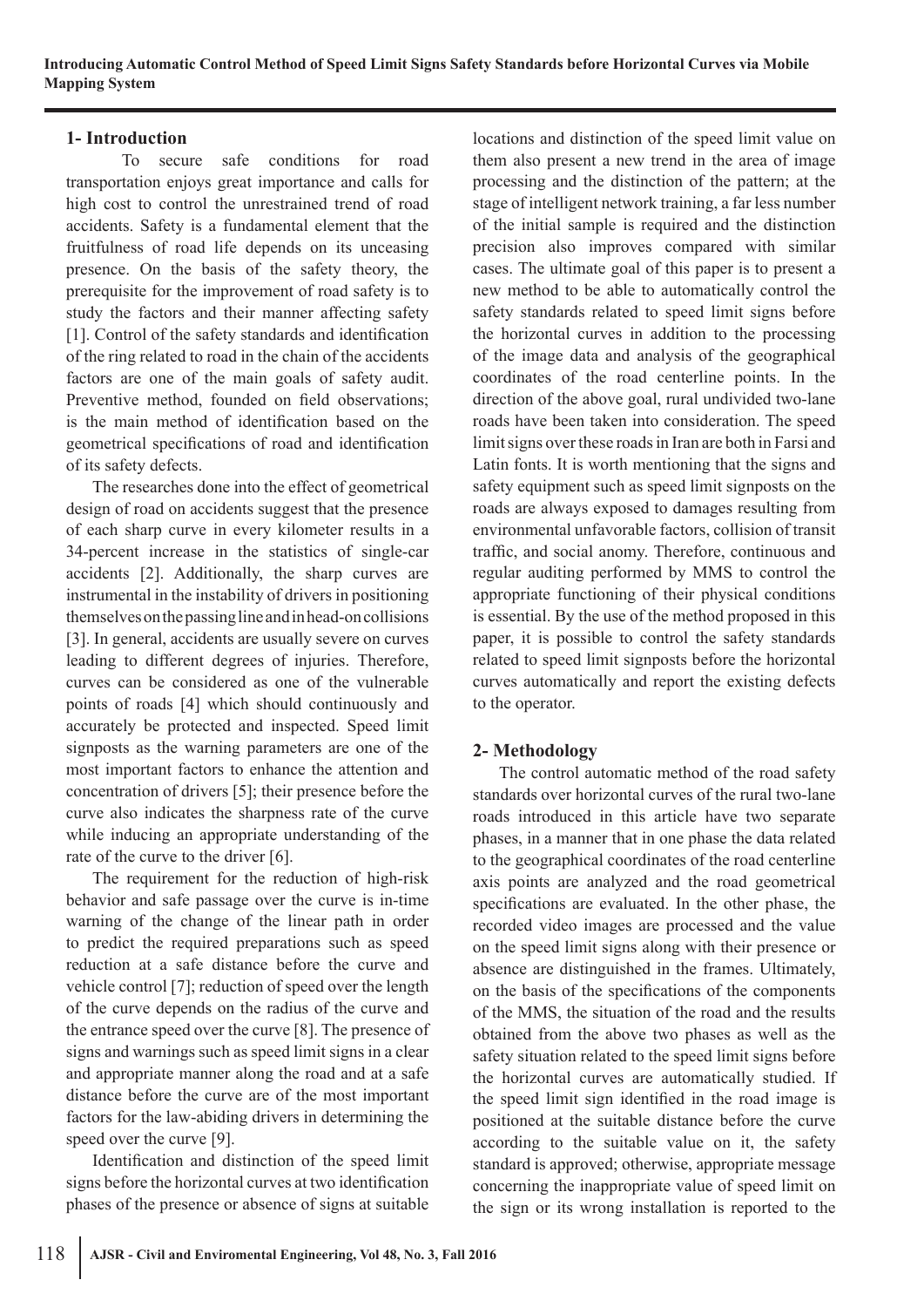operator.

Based on the data analysis related to the coordinates of the centerline points of the road, the proposed method is capable of automatically determine the geometrical specifications of the horizontal curves including the radius and the starting point of the curve and control the safety standards related to the location and the value on the speed limit signposts. Calculations related to the solution of equations concerning the determination of horizontal curve location, radius, the speed corresponding to the radius, and the safety distance before the curve for the purpose of installing the speed limit signpost are done by MATLAB software. Ultimately, it is possible to automatically identify the safe distance before the curve and control the safety condition of the curve in relation to the speed limit signpost on the basis of the speed proportional to the curve radius and the traffic speed over its linear section (operational speed).

With regard to the goal upon which the system is defined, the speed limit signposts are classified into seven separate groups; these groups consist of speed limits of 30 to 90 kilometers per hour (speeds corresponding to the curves with radius less than 300 meters are less than 90 kilometers per hour). Extraction of suitable specification of numerals and their use as the input for the SVM in place of the numeral itself reduces the number of the samples required for training, leading to better results. In this study, the major concentration is on this group of speed limit signposts only because sharp curves with a radius of less than 300 meters are more accident black spots.

The capability of the first phase of the method proposed in this article, relative to other analysis programs and geometrical plan of the road is its automatic identification of the beginning point of the curves, determination of radius, calculation of the safe speed appropriate with the curve radius, automatic control of the safety codes of the curves, and ultimately; presentation of a safe distance before the beginning of the curve for the purpose of the installation of the speed limit signpost for the reduction of traffic speed and safe passage over the horizontal curve. This automatic process is able to have acceptable functioning in the area of the evaluation of the safety condition of speed limit signposts before the horizontal curves with no need for costly local mapping operations and also with no need for the time-consuming manual calculations

to determine the geometrical specifications of the curves.

On the basis of what mentioned in introduction, many studies have been performed in the area of traffic sign processing so far, but by the use of SVM method proposed in this article and application of the features of the numerals on the signs (instead of the use of the whole sign) as the input for the intelligent network, the number of the initial samples for training the intelligent network has decreased relative to other image processing methods and acceptable precision in the area of image processing is obtained. Furthermore, the results obtained from the image processing phase in the method proposed in this article have been used in combination with the results obtained from the data analysis phase related to the coordinates of the centerline axis points and the efficiency of the results obtained from the processing of the image data recorded by the camcorders installed on the MMS vehicle has been proved in the area of automatic evaluation of the safety condition of the speed limit signposts before horizontal curves. Accordingly, by the use of the automatic method proposed in this article, there is no need for the physical presence of experts to inspect the condition of the speed limit signposts on the road in person. It is only done by the use of the images recorded by the MMS providing the suitable background for this purpose.

#### **3- Conclusions**

The horizontal curves are more dangerous in comparison with other linear sections of the path. Accordingly, the study of the safety situation of the horizontal curves has always been one of the major concerns of the road engineers. By maintaining sufficient accuracy in the area of controlling the above-mentioned safety regulations, the proposed automatic method minimizes the need for an experienced person in order to detect black spots. On the basis of the results obtained from the application of the automatic method in controlling the safety standards related to speed limit signs before the horizontal curves in the first phase, a precision of 90% and 97% was respectively confirmed on the basis of the data analysis related to the coordinates of the road centerline axis points in determining the value of the curve radius and correct identification of the beginning point of the horizontal curves with a radius less than 150 meters. In the second phase and on the basis of processing the road video images the rate of